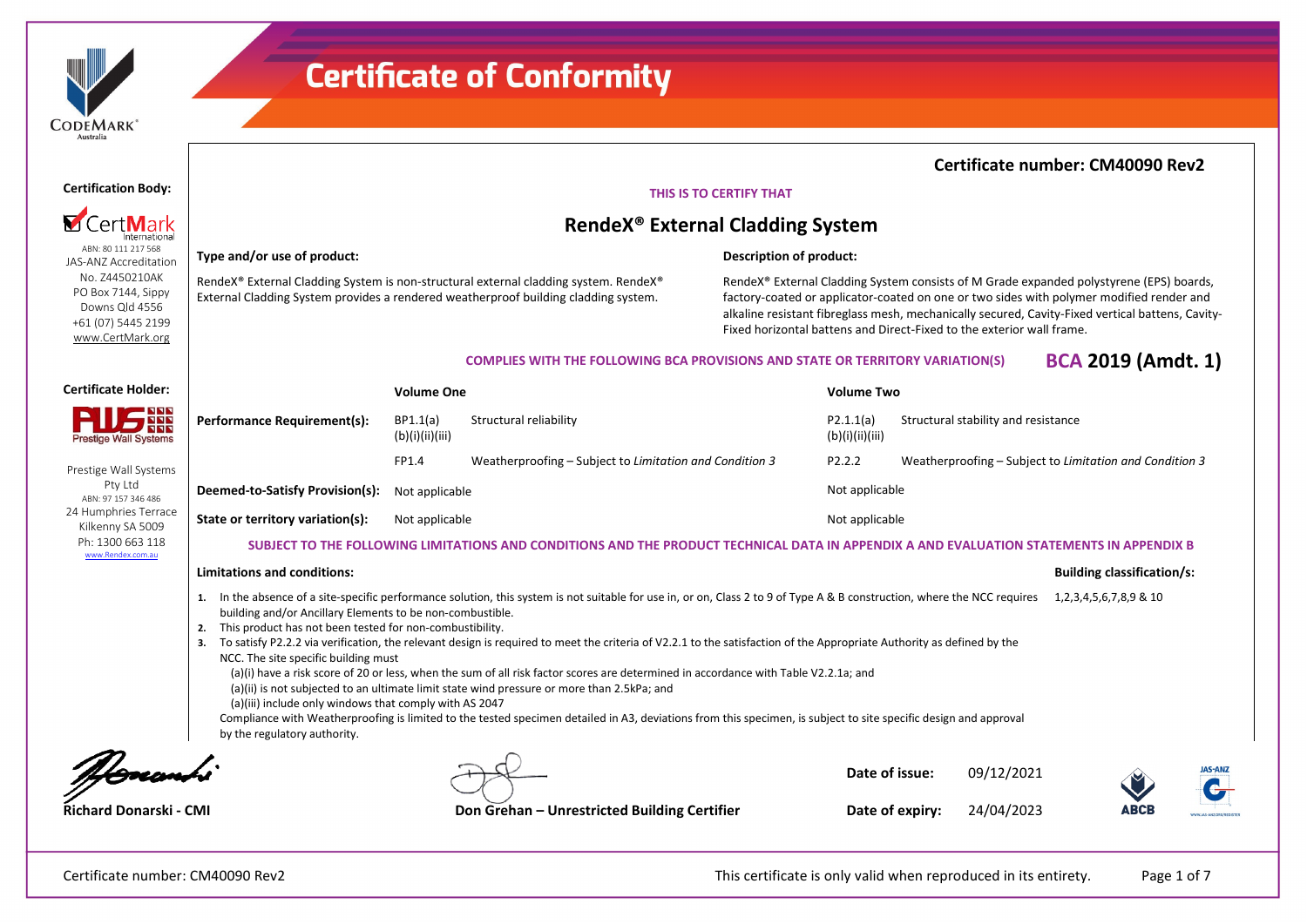

- 
- **4.** No assessment has been undertaken on the product for Part F6 of Vol 1 or Part 3.8.7 of Vol 2 of the 2019 BCA for Condensation management. A pliable building membrane complying with AS/NZS 4200.1:2017 must be installed in accordance with AS/NZS 4200.2:2017 to separate the wall cladding panels from any water sensitive materials.
- **5.** In all installations, the minimum clearance between the underside of panel and the adjoining surface level below must comply with the specifications in Part 3.5.4.7 of Volume 2 of the NCC.
- **6.** The applications are limited to external walls where the net wind pressure does not exceed 2.01 kPa, the net general wind suction does not exceed 1.72 kPa and local net wind suction does not exceed 3.01 kPa; calculated using AS/NZS 1170.2:2011 or AS 4055-2012. This includes AS 4055-2012 Wind Classifications N1, N2, N3, N4 and C1 (and excludes AS 4055-2012 Wind Classifications N5, N6, C2, C3 and C4).
- **7.** Compliance with BP1.1(b)(iii) & P2.1.1(b)(iii) excludes resistance to impact loading from windborne debris.
- 8. RendeX® External Cladding System must be constructed of the materials and to the details specified in the Rendex Technical Manual V4.2019 excluding section 4, which is outside the scope of this certification.
- **9.** Product installation shall be carried out by a competent carpenter or other tradesman under the direction of a Builder, both of whom are conversant with the method of product installation and have access to all relevant technical information on product installation.
- **10.** Product selection, and incorporation into the building design, shall be made by a person who is conversant with the application and technical aspects of the product, and has ready access to the relevant technical information related to the product use.
- **11.** RendeX® External Cladding System must be fixed to a structurally adequate external wall frame in accordance with the appropriate span tables in section A3.
- **12.** The structural support members are designed and engineered separately as per project requirements by building designers and engineers.
- **13.** The installed RendeX® panels must be rendered within two weeks of construction and must not be rendered when wet e.g. from dew, rain or frost.
- **14.** The use of the certified product/system is subject to these Limitations and Conditions and must be read in conjunction with the Scope of Certification below.

Scope of certification: The CodeMark Scheme is a building product certification scheme. The rules of the Scheme are available at the ABCB website www.abcb.gov.au. This Certificate of Conformity is to confirm that the relevant requirements of the Building Code of Australia (BCA) as claimed against have been met. The responsibility for the product performance and its fitness for the intended use remain with the Certificate Holder. The certification is not transferrable to a manufacturer not listed on Appendix A of this certificate.

Only criteria as identified within this Certificate of Conformity can be used for CodeMark certification claims. Where other claims are made in a client's Installation Manual, Website or other documents that are outside the criteria on this Certificate of Conformity, such criteria cannot be used or claimed to meet the requirements of this CodeMark certification.

The NCC defines a Performance Solution as one that complies with the Performance Requirements by means other than a Deemed-to-Satisfy Solution. A Building Solution that relies on a CodeMark Certificate of Conformity that certifies a product against the Performance Requirements cannot be considered as Deemed-to-Satisfy Solution.

This Certificate of Conformity may only relate to a part of a Performance Solution. In these circumstances other evidence of suitability is needed to demonstrate that the relevant Performance Requirements have been met. The relevant provisions of the Governing Requirements in Part A of the NCC will also need to be satisfied.

This Certificate of Conformity is issued based on the evidence of compliance as detailed herein. Any deviation from the specifications contained in this Certificate of Conformity is outside of this document's scope and the installation of the certified product will not be covered by this Certificate of Conformity.

**Disclaimer:** The Scheme Owner, Scheme Administrator and Scheme Accreditation Body do not make any representations, warranties or guarantees, and accept no legal liability whatsoever arising from or connected to, the accuracy, reliability, currency or completeness of any material contained within this certificate; and the Scheme Owner, Scheme Administrator and Scheme Accreditation Body disclaim to the extent permitted by law, all liability (including negligence) for claims of losses, expenses, damages and costs arising as a result of the use of the product(s) referred to in this certificate.

When using the CodeMark logo in relation to or on the product/system, the Certificate Holder makes a declaration of compliance with the Scope of Certification and confirms that the product is identical to the product certified herein. In issuing this Certificate of Conformity, CertMark International has relied on the experience and expertise of external bodies (laboratories and technical experts).

Nothing in this document should be construed as a warranty or guarantee by CMI, and the only applicable warranties will be those provided by the Certificate Holder.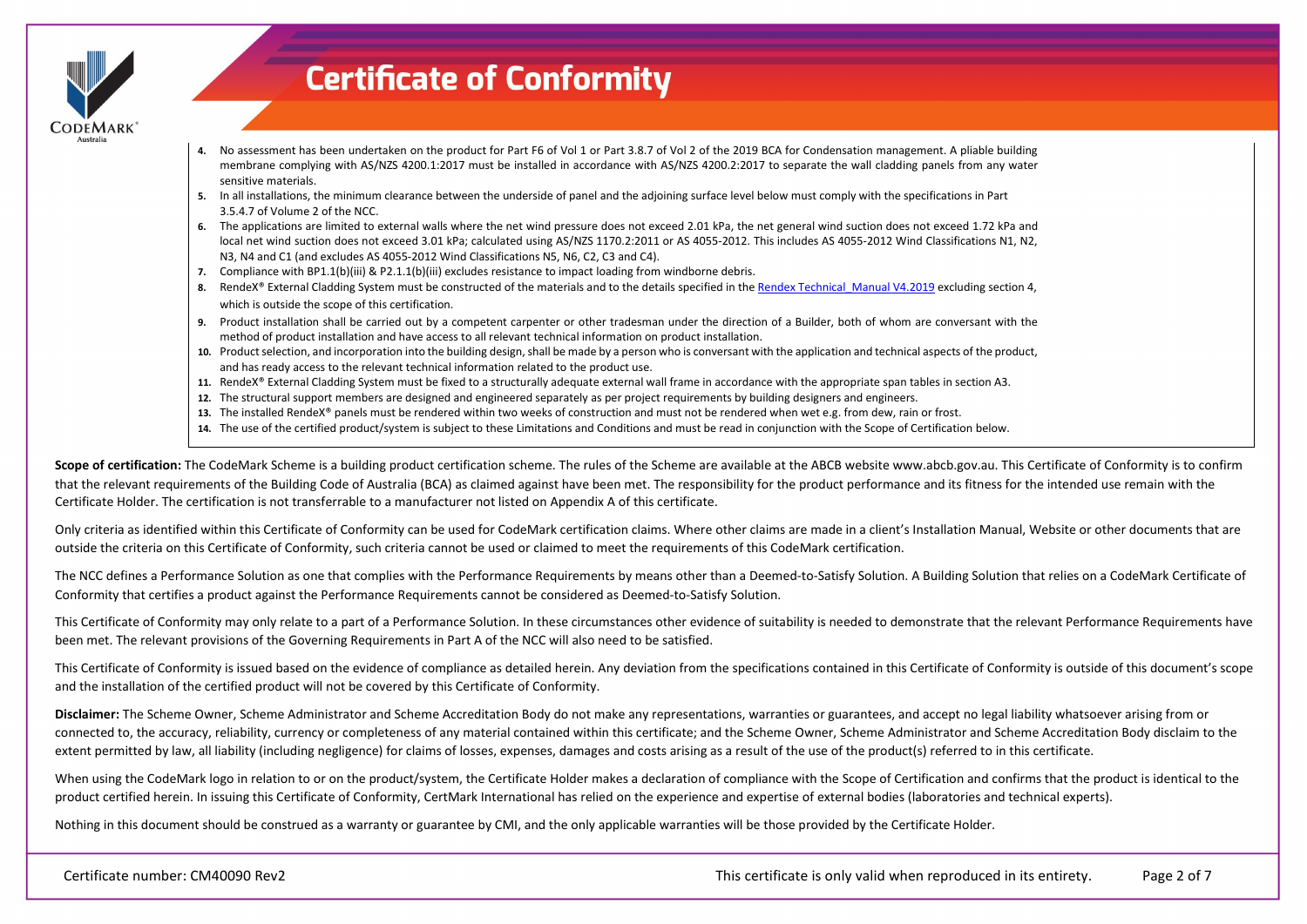

# **APPENDIX A – PRODUCT TECHNICAL DATA**

## **A1 Type and intended use of product**

As per page 1.

### **A2 Description of product**

RendeX® Panels are available as 1200mm x 2400mm sheets in the following thicknesses:

| Factory Coated on One Side    | 50 <sub>mm</sub> | 75mm             | 100mm    |
|-------------------------------|------------------|------------------|----------|
| Factory Coated on Two Sides   | 40 <sub>mm</sub> | 75 <sub>mm</sub> | $100$ mm |
| Applicator Coated on One Site | 50 <sub>mm</sub> | 75mm             | $100$ mm |

75mm or 100mm RendeX® Factory Coated Panels are also available in 3000mm lengths. 75mm or 100mm RendeX® Applicator Coated Panels are also available in lengths up to 5000mm.

### **System Components:**

| Component                                               | <b>Specifications/Characteristics</b>                                                                                         |
|---------------------------------------------------------|-------------------------------------------------------------------------------------------------------------------------------|
| Rendex <sup>®</sup> M-Grade Expanded Polystyrene Panels | Flame Retardant in accordance with AS1366.3-1992 (R2018), factory pre-coated or un-coated (applicator) panels, pink in colour |
| Wall Wrap                                               | Breathable (permeable), heavy duty, water vapour transmission no less than 140Ng/Ns                                           |
| Fibreglass Mesh                                         | Alkaline Resistant, 5mm x 5mm, 145gsm                                                                                         |
| Fibreglass Joint Mesh                                   | Alkaline Resistant, 5mm x 5mm, 160gsm, 200mm wide (pre-coated panels)                                                         |
| <b>Factory Coat</b>                                     | Polymer modified Render                                                                                                       |
| Starter Channel / Panel                                 | Starter Channel / Rendex <sup>®</sup> Pre-coated Starter Panel                                                                |
| <b>Screw Fixings</b>                                    | Coarse threaded, 25mm longer than EPS board, galvanised or stainless depending on environment specs                           |
| Washers                                                 | 50mm diameter, flexible polypropylene                                                                                         |
| PU Foam                                                 | HB Fuller Polyurethane low expansion Foam                                                                                     |
| <b>External beading</b>                                 | Aluminium beading with mesh                                                                                                   |
| Fine Joint Patch                                        | Patch for joints (pre-coated panels)                                                                                          |
| <b>Base Coat Render</b>                                 | Polymer Base Coat on Rendex <sup>®</sup> Panel                                                                                |
| <b>Texture Coat</b>                                     | Acrylic Texture Coat applied on Base Coat                                                                                     |
| <b>Acrylic Paint</b>                                    | Acrylic Membrane Paint                                                                                                        |
| Sealant                                                 | Fulaflex 550 PU Polyurethane Sealant                                                                                          |

# **A3 Product specification**

### **Weatherproofing**

Determined in accordance with AS/NZS 4284:2008 and NCC 2016 FV1 and V2.2.1, which remain unchanged in the NCC 2019 (Amdt.1) FV1.1 & V2.2.1.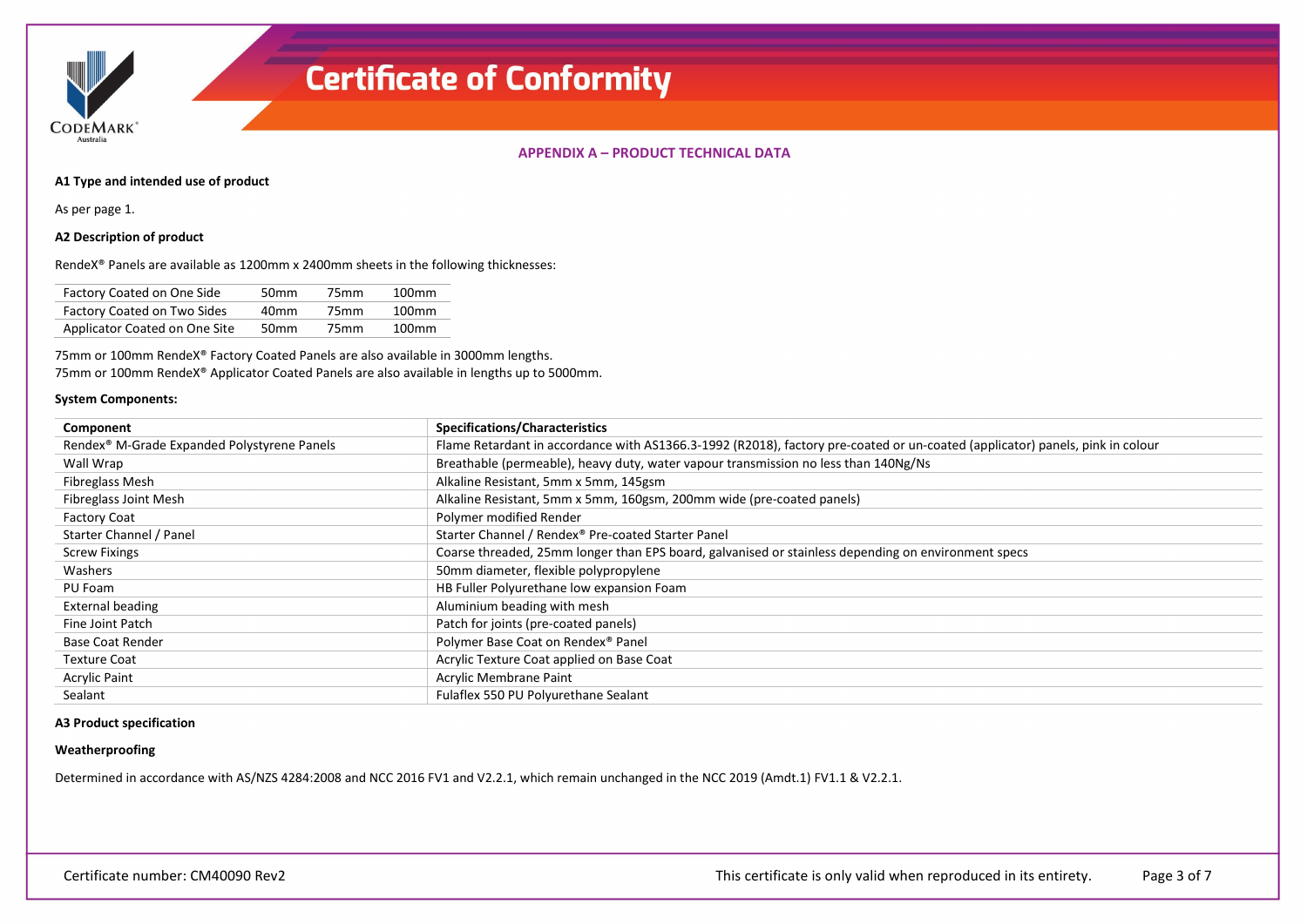

# Structural Performance to wind ratings N1, N2, N3, N4 and C1 determined in accordance with AS 4040.2-1992 (R2016). The numbers of fasteners required for the system, to comply with the strength requirements of the various wind regions are detailed as follows:

| <b>Wind Class</b>     | RendeX <sup>®</sup> Panel | Minimum number of fasteners per $m2$         |                                      |
|-----------------------|---------------------------|----------------------------------------------|--------------------------------------|
| (to AS 4055-<br>2012) | Thickness (mm)            | Further than 1200mm<br>from external corners | Within 1200mm of<br>external corners |
| N <sub>1</sub>        | 401,50,75,100             |                                              |                                      |
| N <sub>2</sub>        | 402,50,75,100             |                                              |                                      |
| N <sub>3</sub>        | 40 <sup>2</sup> ,75,100   |                                              |                                      |
| N4                    | 40 <sup>2</sup> ,75,100   |                                              |                                      |
| C1                    | 75,100                    |                                              |                                      |

1Double-sided 40mm RendeX® Panel.

2Applicable for Serviceability assessment.

The figures above are based on a maximum fastener spacing of 600mm (both directions) and are used to determine the RendeX® Panel specific fixings, for each system as defined in the RendeX® Technical Manual V4.2019.

### **System 1:**

Comprises vertical RendeX® Panels fixed to horizontal steel battens

| Wind Classes N1, N2 & N3       |                        |                |                           |                          |  |  |
|--------------------------------|------------------------|----------------|---------------------------|--------------------------|--|--|
| RendeX <sup>®</sup> Panel Size | Nominal Batten Spacing | No. of Battens | Fixings / Panel (General) | Fixings / Panel (Corner) |  |  |
| 1200mm x 2400mm                | 600 <sub>mm</sub>      |                | 15 (3/batten)             | 15(3/batten)             |  |  |
| 1200mm x 2400mm                | 600 <sub>mm</sub>      | b              | 18 (3/batten)             | 18 (3/batten)            |  |  |

| Wind Classes N4 & C1           |                               |                |                           |                          |  |  |
|--------------------------------|-------------------------------|----------------|---------------------------|--------------------------|--|--|
| RendeX <sup>®</sup> Panel Size | <b>Nominal Batten Spacing</b> | No. of Battens | Fixings / Panel (General) | Fixings / Panel (Corner) |  |  |
| 1200mm x 2400mm                | 600mm                         |                | 15 (3/batten)             | 20 (4/batten)            |  |  |
|                                | 30 <sub>mm</sub>              | 9              |                           | 27 (3/batten)            |  |  |
| 1200mm x 2400mm                | 600mm                         | b              | 18 (3/batten)             | 24 (4/batten)            |  |  |
|                                | 300 <sub>mm</sub>             | 11             |                           | 33 (3/batten)            |  |  |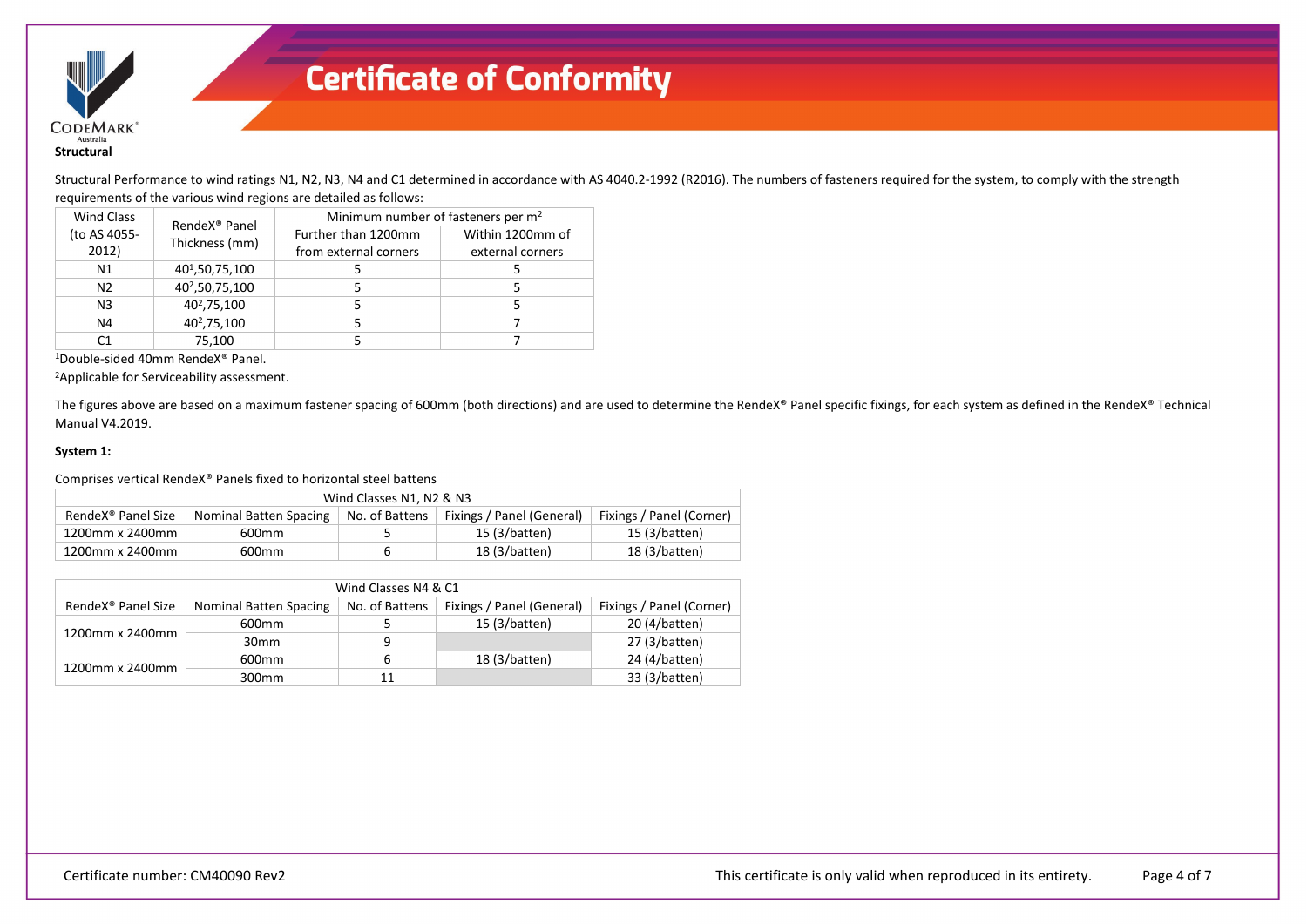

# **Systems 2 & 3:**

Comprises horizontal RendeX® Panels fixed direct to suuds or vertical timber battens.

# *Within 1200mm of external corners:*

| Wind Classes N1, N2 & N3                                                          |                   |   |               |  |  |  |
|-----------------------------------------------------------------------------------|-------------------|---|---------------|--|--|--|
| <b>Nominal Batten Spacing</b><br>RendeX <sup>®</sup> Panel Size<br>No. of Battens |                   |   | Fixings $/m2$ |  |  |  |
| 1200mm x 2400mm (full panel)                                                      | 600 <sub>mm</sub> |   |               |  |  |  |
|                                                                                   | 450mm             | 3 | 6             |  |  |  |
|                                                                                   | 600 <sub>mm</sub> |   | 6             |  |  |  |
| 600mm (half panel)                                                                | 450mm             | 7 |               |  |  |  |
|                                                                                   | 600 <sub>mm</sub> |   | 11            |  |  |  |
| 300mm (starter panel)                                                             | 450mm             |   | 15            |  |  |  |

| Wind Classes N4 & C1           |                        |                |               |  |  |
|--------------------------------|------------------------|----------------|---------------|--|--|
| RendeX <sup>®</sup> Panel Size | Nominal Batten Spacing | No. of Battens | Fixings $/m2$ |  |  |
|                                | 600 <sub>mm</sub>      |                |               |  |  |
| 1200mm x 2400mm (full panel)   | 450mm                  | 4              |               |  |  |
|                                | 600 <sub>mm</sub>      |                | 8             |  |  |
| 600mm (half panel)             | 450mm                  |                |               |  |  |
|                                | 600 <sub>mm</sub>      |                | 11            |  |  |
| 300mm (starter panel)          | 450mm                  |                |               |  |  |

#### *Further that 1200mm from external corners:*

| Wind Classes N1, N2, N3, N4 & C1 |                        |                |                |  |  |
|----------------------------------|------------------------|----------------|----------------|--|--|
| RendeX <sup>®</sup> Panel Size   | Nominal Batten Spacing | No. of Battens | Fixings / $m2$ |  |  |
| 1200mm x 2400mm (full panel)     | 600 <sub>mm</sub>      | 3              | 4              |  |  |
|                                  | 450mm                  | 3              | 6              |  |  |
|                                  | 600 <sub>mm</sub>      | 2              | 6              |  |  |
| 600mm (half panel)               | 450mm                  | 2              | 7              |  |  |
| 300mm (starter panel)            | 600 <sub>mm</sub>      | 2              | 11             |  |  |
|                                  | 450mm                  | 2              | 15             |  |  |

### **RendeX® Applicator Coated Panels**

The minimum number of standard fixings for RendeX® Applicator Coated Panels (raw EPS) is summarised in the table below:

| <b>Wind Class</b> |                           | Minimum number of fasteners per m <sup>2</sup> |                  |
|-------------------|---------------------------|------------------------------------------------|------------------|
| (to AS 4055-      | RendeX <sup>®</sup> Panel | Further than 1200mm                            | Within 1200mm of |
| 2012)             | Thickness (mm)            | from external corners                          | external corners |
| N1                | 50,75,100                 |                                                |                  |
| N <sub>2</sub>    | 50,75,100                 |                                                |                  |
| N <sub>3</sub>    | 503,75,100                |                                                | 6                |
| N4                | 75,100                    |                                                | 8                |
| C <sub>1</sub>    | 75,100                    |                                                |                  |

<sup>3</sup> 450mm maximum batten/stud spacing.

The figures above are based on a maximum fastener spacing of 600mm (both directions) and are used to determine the RendeX® Panel specific details, for each system as defined in the RendeX® Technical Manual V4.2019.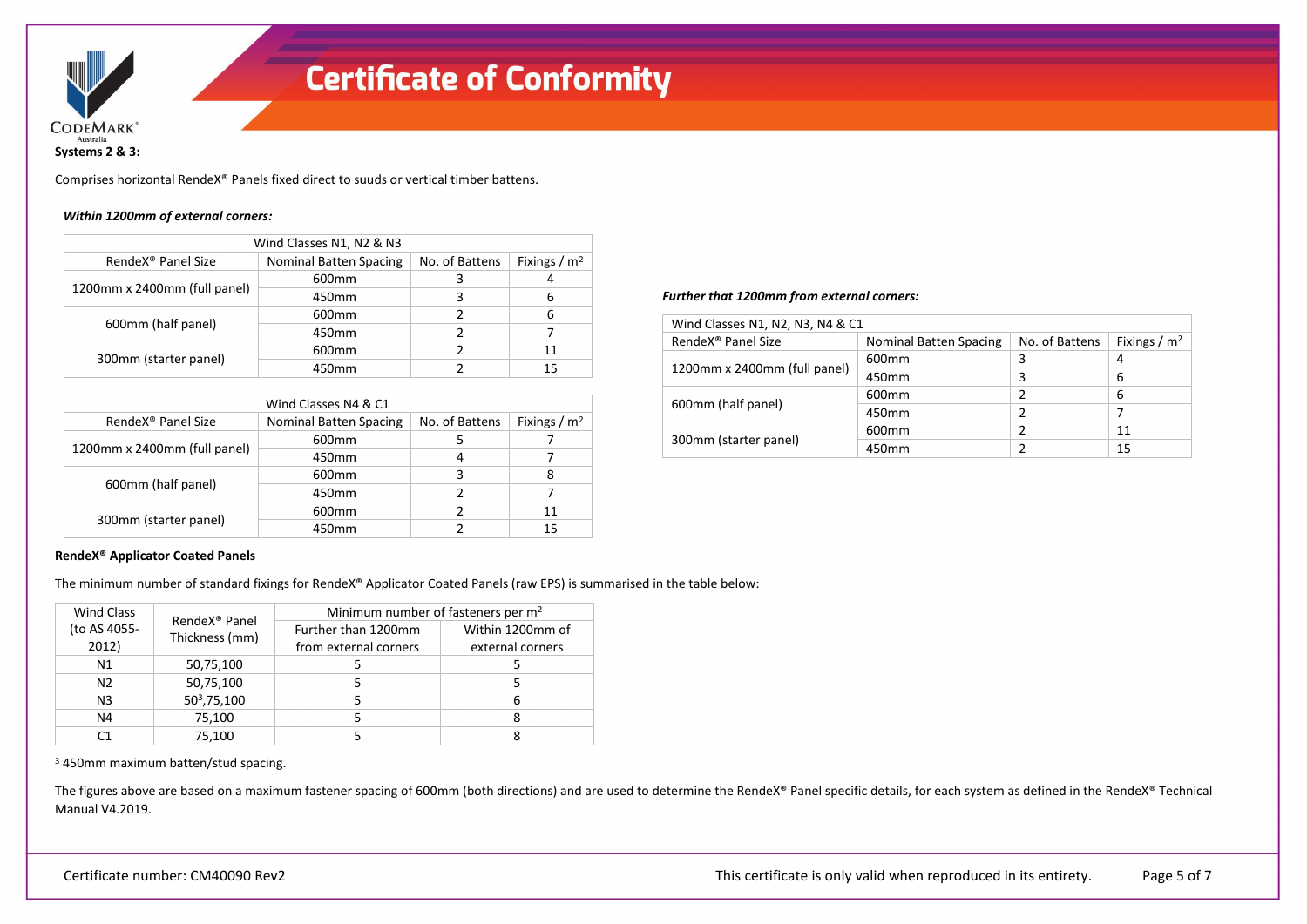

# **System 1:**

Comprises vertical RendeX® Applicator Panels (raw EPS) fixed to studs or vertical timber battens.

| Wind Classes N1 & N2              |                                  |                          |                              |                             |  |  |
|-----------------------------------|----------------------------------|--------------------------|------------------------------|-----------------------------|--|--|
| RendeX <sup>®</sup> Panel<br>Size | <b>Nominal Batten</b><br>Spacing | No. of<br><b>Battens</b> | Fixings / Panel<br>(General) | Fixings / Panel<br>(Corner) |  |  |
| 1200mm x<br>2400 <sub>mm</sub>    | 600 <sub>mm</sub>                | 5                        | 15 (3/batten)                | 15(3/batten)                |  |  |
| 1200mm x<br>3000mm                | 600 <sub>mm</sub>                | 6                        | 18(3/batten)                 | 18(3/batten)                |  |  |

| Wind Classes N3           |                       |                |                 |                 |  |  |
|---------------------------|-----------------------|----------------|-----------------|-----------------|--|--|
| RendeX <sup>®</sup> Panel | <b>Nominal Batten</b> | No. of         | Fixings / Panel | Fixings / Panel |  |  |
| Size                      | Spacing               | <b>Battens</b> | (General)       | (Corner)        |  |  |
| 1200mm x                  | 600 <sub>mm</sub>     |                | 15(3/batten)    | 20 (4/batten)   |  |  |
| 2400mm                    | 450mm                 | 6              | 18(3/batten)    | 24 (4/batten)   |  |  |
| $1200$ mm $x$             | 600 <sub>mm</sub>     | 6              | 18(3/batten)    | 24 (4/batten)   |  |  |
| 3000mm                    | 450mm                 |                | 21 (3/batten)   | 28 (4/batten)   |  |  |

| Wind Classes N4 & C1      |                       |                |                 |                 |
|---------------------------|-----------------------|----------------|-----------------|-----------------|
| RendeX <sup>®</sup> Panel | <b>Nominal Batten</b> | No. of         | Fixings / Panel | Fixings / Panel |
| <b>Size</b>               | Spacing               | <b>Battens</b> | (General)       | (Corner)        |
| $1200$ mm $x$             | 600 <sub>mm</sub>     |                | 15(3/batten)    | 25 (5/batten)   |
| 2400mm                    | 300 <sub>mm</sub>     | 9              |                 | 27 (3/batten)   |
| $1200$ mm $x$             | 600 <sub>mm</sub>     | 6              | 18(3/batten)    | 30 (5/batten)   |
| 3000mm                    | 300 <sub>mm</sub>     | 11             |                 | 33 (3/batten)   |

# **Systems 2 & 3:**

Comprises horizontal RendeX® Factory Coated Panels (raw EPS) fixed direct to studs or vertical timber battens

# *Within 1200mm of external corners:*

| Wind Classes N1 & N2           |                        |                |               |
|--------------------------------|------------------------|----------------|---------------|
| RendeX <sup>®</sup> Panel Size | Nominal Batten Spacing | No. of Battens | Fixings $/m2$ |
| 1200mm x 2400mm (full          | 600mm                  | 4              |               |
| panel)                         | 450mm                  | ົ              | 6             |
| 600mm (half panel)             | 600mm                  |                | 6             |
|                                | 450mm                  |                |               |

| Wind Classes N3                |                               |                |              |
|--------------------------------|-------------------------------|----------------|--------------|
| RendeX <sup>®</sup> Panel Size | <b>Nominal Batten Spacing</b> | No. of Battens | Fixings / m2 |
| 1200mm x 2400mm (full          | 600 <sub>mm</sub>             |                |              |
| panel)                         | 450mm                         | 4              |              |
| 600mm (half panel)             | 600mm                         | 3              | 8            |
|                                | 450mm                         |                |              |

| Wind Classes N4 & C1           |                        |                |              |
|--------------------------------|------------------------|----------------|--------------|
| RendeX <sup>®</sup> Panel Size | Nominal Batten Spacing | No. of Battens | Fixings / m2 |
| 1200mm x 2400mm (full          | 450mm                  | 4              |              |
| panel)                         | 300mm                  | 3              | 8            |
| 600mm (half panel)             | 450mm                  | 3              | 11           |
|                                | 300 <sub>mm</sub>      |                | 11           |

# *Further than 1200mm from external corners:*

| Wind Classes N1, N2, N3, N4 & C1 |                                  |                |              |
|----------------------------------|----------------------------------|----------------|--------------|
| RendeX <sup>®</sup> Panel Size   | <b>Nominal Batten</b><br>Spacing | No. of Battens | Fixings / m2 |
| 1200mm x 2400mm (full            | 600 <sub>mm</sub>                | 4              | 5            |
| panel)                           | 450mm                            | 3              | 6            |
| 600mm (half panel)               | 600mm                            | 2              | 6            |
|                                  | 450mm                            | າ              |              |
| 300mm (starter panel)            | 600 <sub>mm</sub>                |                | 11           |
|                                  | 450mm                            | า              | 15           |